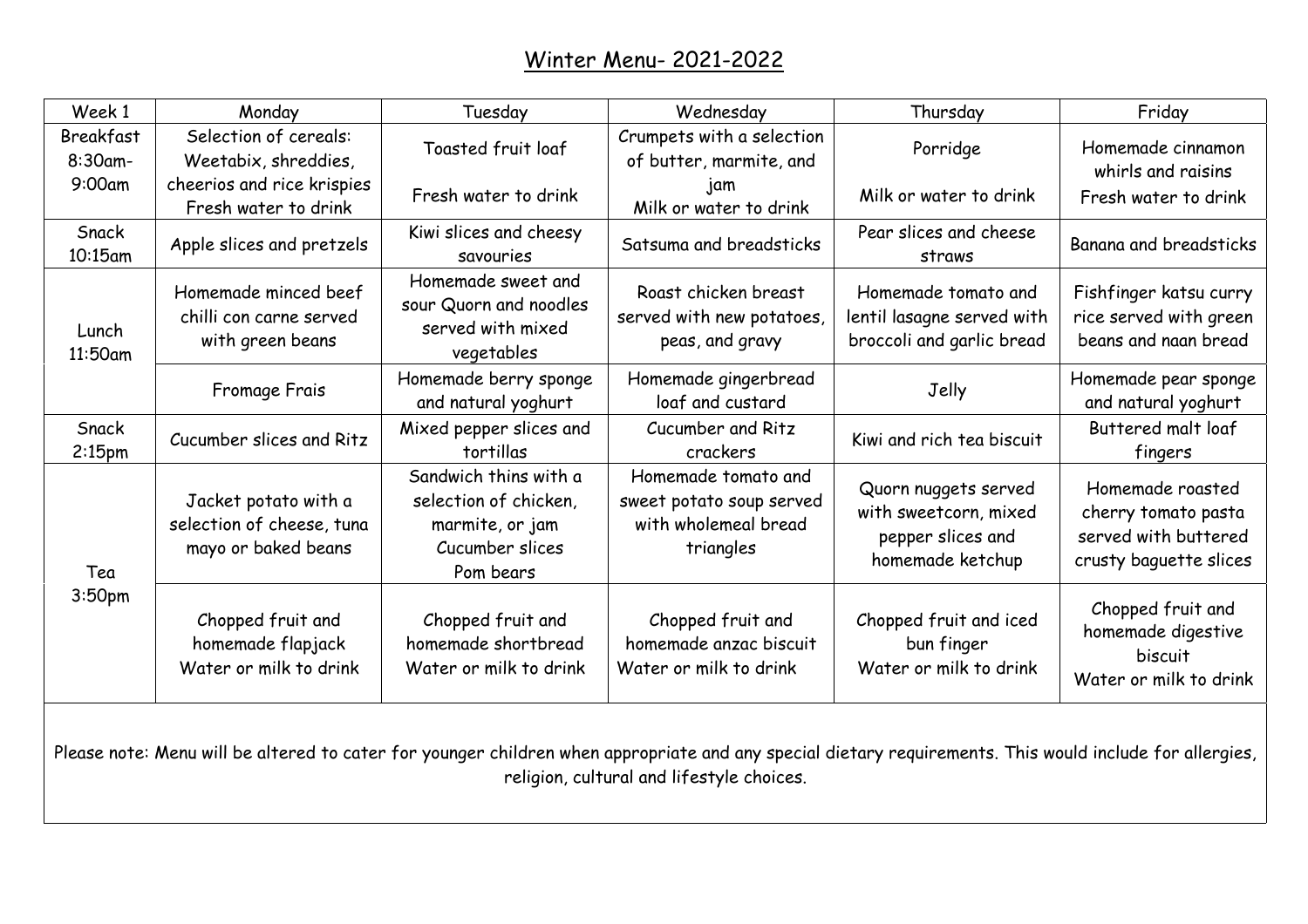| Week 2                            | Monday                                                                                                | Tuesday                                                                                                              | Wednesday                                                                                                                  | Thursday                                                                                        | Friday                                                                                     |
|-----------------------------------|-------------------------------------------------------------------------------------------------------|----------------------------------------------------------------------------------------------------------------------|----------------------------------------------------------------------------------------------------------------------------|-------------------------------------------------------------------------------------------------|--------------------------------------------------------------------------------------------|
| Breakfast<br>8:30am-<br>$9:00$ am | A selection of cereals:<br>Weetabix, shreddies,<br>cheerios and rice krispies<br>Fresh water to drink | Homemade scotch<br>pancakes with a selection<br>of lemon and sugar.<br>Served with raisins<br>Milk or water to drink | Toasted buttered muffins<br>served with green beans<br>Fresh water to drink                                                | Toast with a selection of<br>butter, marmite, jam, or<br>cream cheese<br>Milk or water to drink | Porridge<br>Milk or water to drink                                                         |
| Snack<br>10:15                    | Kiwi slices and cheesy<br>savouries                                                                   | Banana slices and<br>breadsticks                                                                                     | Apple slices and pretzels                                                                                                  | Pear slices and cheese<br>straws                                                                | Banana slices and rich<br>tea biscuit                                                      |
| Lunch<br>11:50am                  | Homemade chicken and<br>chickpea curry served with<br>rice, peas, and naan bread                      | Flaked cod served with<br>new potatoes, sweetcorn,<br>peas, and gravy                                                | Homemade Moroccan<br>lamb served with<br>vegetable garlic couscous<br>and sweetcorn                                        | Homemade three bean<br>and vegetable chilli<br>served with rice, grated<br>cheese, and nachos   | Homemade minced<br>beef lasagne served<br>with green beans and<br>garlic bread             |
|                                   | Angel delight                                                                                         | Rice pudding                                                                                                         | Homemade jam sponge<br>and custard                                                                                         | Homemade banana loaf<br>and natural yoghurt                                                     | Homemade apple and<br>mixed berry crumble<br>served with natural<br>yoghurt                |
| Snack<br>$2:15$ pm                | Cucumber slices and Ritz<br>Crackers                                                                  | Mixed pepper slices and<br>tortillas                                                                                 | Satsuma and breadsticks                                                                                                    | Cucumber slices and Ritz<br>cracker                                                             | Mixed peppers and<br>tortillas                                                             |
| Tea<br>3:50 <sub>pm</sub>         | Quorn sausage bites, mixed<br>pepper slices and cherry<br>tomatoes                                    | Two cheese macaroni<br>pasta served with garlic<br>bread                                                             | Finger rolls with a<br>selection of tuna mayo,<br>marmite, and jam with a<br>selection of cucumber<br>slices and pom bears | Chicken nuggets served<br>with sweetcorn                                                        | Sandwich thins with a<br>selection of chicken,<br>cream cheese, or jam.<br>Cucumber slices |
|                                   | Chopped fruit and<br>homemade flapjack<br>Water or milk to drink                                      | Chopped fruit and<br>homemade jam tarts<br>Water or milk to drink                                                    | Chopped fruit and<br>homemade shortbread<br>Water or milk to drink                                                         | Chopped fruit and iced<br>bun fingers<br>Water or milk to drink                                 | Chopped fruit and<br>homemade chocolate<br>brownie square<br>Water or milk to drink        |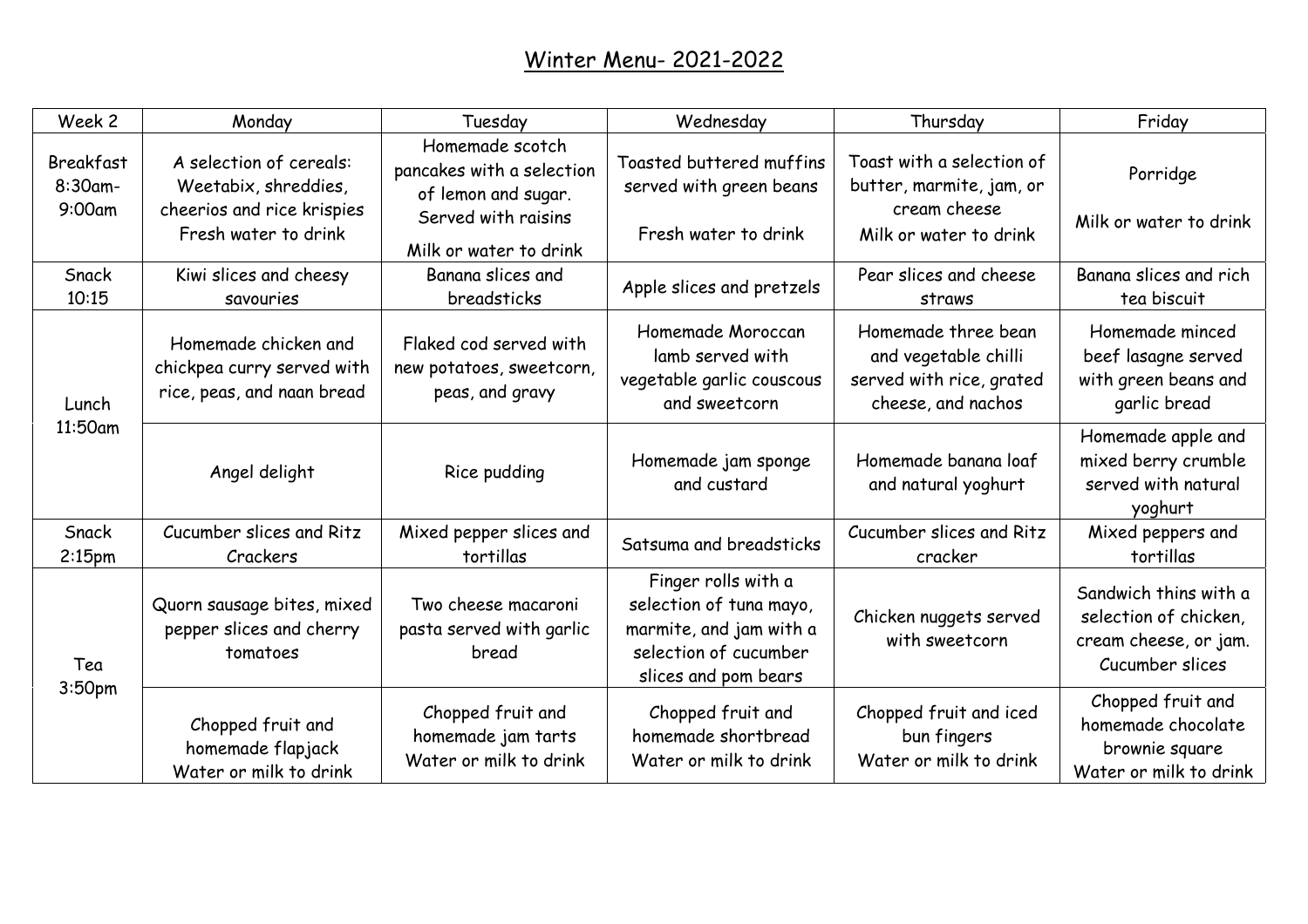| Week 3                            | Monday                                                                                                | Tuesday                                                                                      | Wednesday                                                          | Thursday                                                                                        | Friday                                                                                                                      |
|-----------------------------------|-------------------------------------------------------------------------------------------------------|----------------------------------------------------------------------------------------------|--------------------------------------------------------------------|-------------------------------------------------------------------------------------------------|-----------------------------------------------------------------------------------------------------------------------------|
| Breakfast<br>$8:30$ am-<br>9:00am | A selection of cereals:<br>Weetabix, shreddies,<br>cheerios and rice krispies<br>Fresh water to drink | Porridge<br>Milk or water to drink                                                           | Buttered malt loaf and<br>kiwi slices<br>Fresh water to drink      | Buttered toast served<br>with baked beans<br>Milk or water to drink                             | Toasted buttered<br>breakfast waffles<br>Milk or water to drink                                                             |
| Snack<br>10:15                    | Apple slices and pretzels                                                                             | Banana slices and bread<br>sticks                                                            | Satsuma and cheesy<br>savouries                                    | Pear slices and cheese<br>straws                                                                | Apple slices and<br>pretzels                                                                                                |
| Lunch<br>11:50am                  | Homemade minced beef<br>spaghetti Bolognese<br>served with green beans                                | Homemade chicken and<br>leek pie served with new<br>potatoes, mixed<br>vegetables, and gravy | Fish cakes with sweet<br>chilli noodles and<br>sweetcorn           | Pasta shells with chicken<br>and broccoli in white<br>sauce served with garlic<br>bread         | Homemade vegetable<br>lentil curry- sweet<br>potato, cauliflower,<br>chickpeas served with<br>rice, peas, and naan<br>bread |
|                                   | Fromage frais                                                                                         | Jelly                                                                                        | Rice pudding                                                       | Eve's pudding and custard                                                                       | Homemade apple and<br>pear crumble served<br>with natural yoghurt                                                           |
| Snack<br>2:15 <sub>pm</sub>       | Pear slices and cheese<br>straws                                                                      | Mixed pepper slices and<br>tortillas                                                         | Cucumber and Ritz<br>Crackers                                      | Kiwi slices and<br>breadsticks                                                                  | Banana slices and<br>breadsticks                                                                                            |
| Tea<br>3:50 <sub>pm</sub>         | Sandwiches with a<br>selection of chicken, jam,<br>or marmite<br>Cucumber slices and pom<br>bears     | Homemade tomato and<br>basil soup served with<br>wholemeal bread slices                      | Roasted red pepper and<br>tomato pasta served with<br>flatbread    | Sandwich thins with a<br>selection of tuna mayo,<br>cream cheese, or marmite<br>Cucumber slices | Quorn nuggets with<br>sweetcorn, mixed<br>pepper slices and<br>homemade tomato<br>ketchup                                   |
|                                   | Chopped fruit and<br>homemade flapjack<br>Water or milk to drink                                      | Chopped fruit and<br>homemade sultana cookie<br>Water or milk to drink                       | Chopped fruit and<br>homemade shortbread<br>Water or milk to drink | Chopped fruit and<br>homemade gingerbread<br>man<br>Water or milk to drink                      | Chopped fruit and<br>homemade anzac<br>biscuit<br>Water or milk to drink                                                    |